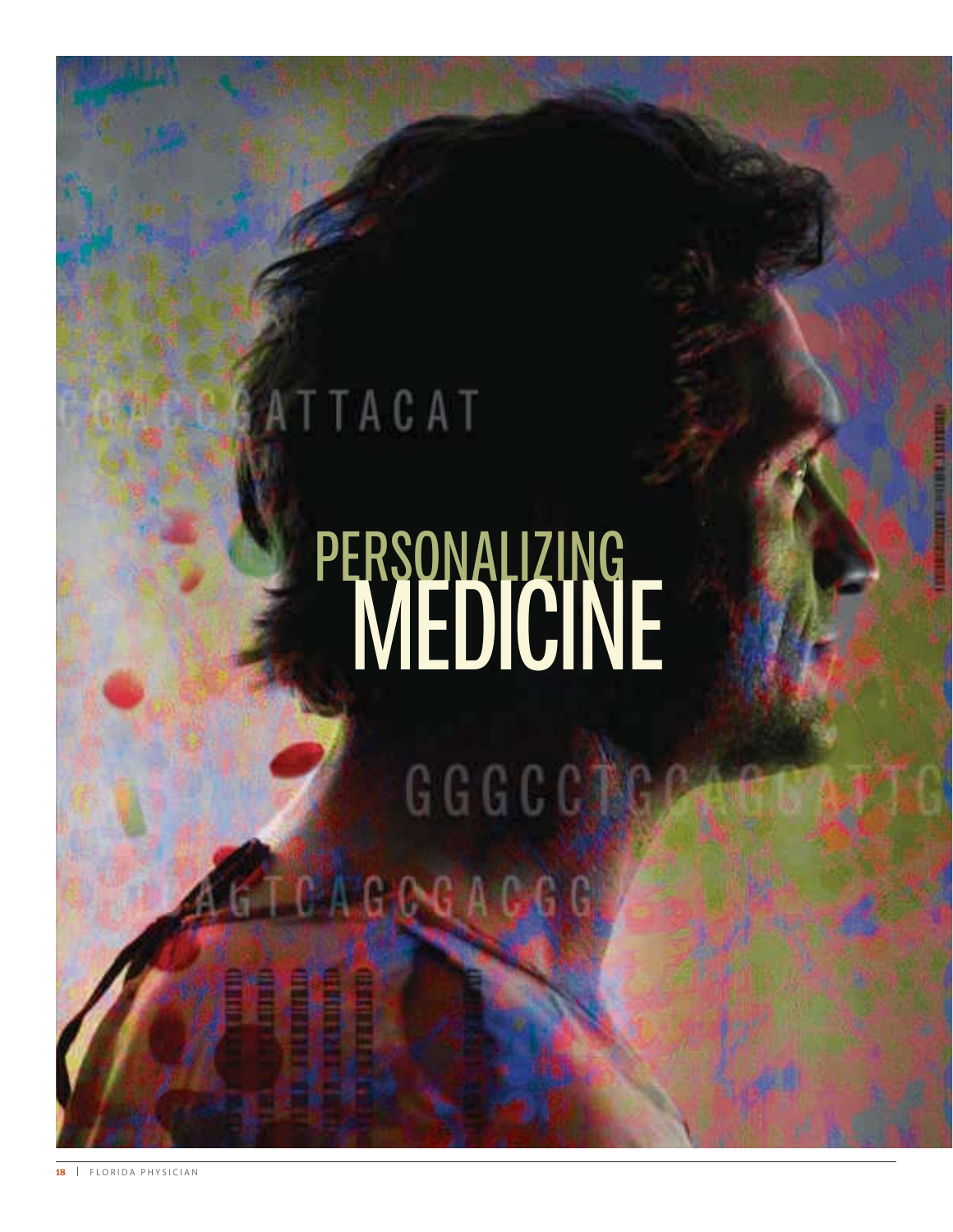### Paving a new frontier in health care:

UF is designing an archetype for transferring the latest laboratory findings into the patient care setting

**It has been 10 years since the Human Genome Project was completed, and as promised, deciphering the human genetic code has led to new avenues for medicine and biotechnology.** 

**One of the most promising and anticipated advancements in health based on what we now know about the human genome is personalized medicine, which tailors therapies based on an individual's unique genetic makeup.** 

**"We know that our genes influence all kinds of things, like hair color or how tall you are," said Julie Johnson, PharmD, director of the UF College of Pharmacy's Center for Pharmacogenomics. "But we also know, for example, that it affects how well you respond to certain medications."**

**Armed with knowledge of a person's genetic information, physicians at UF Health have implemented a new standard of care that will help doctors ward off heart attacks and strokes after heart procedures. A simple blood test for patients receiving treatment in the catheterization lab for blocked vessels in the heart will provide genetic information indicating how well a patient responds to a** 

**common anti-clotting drug called clopidogrel.**

**If results suggest clopidogrel, also known as Plavix, is not the best treatment option, the electronic medical record system will alert the cardiologist and recommend alternative drugs.** 

**"This helps us prescribe the right medication the first time and absolutely has the potential to reduce complications," said R. David Anderson, MD, director of interventional cardiology.** 

**The new program may be a clear-cut example of the translational-research approach to modern health care, but there was nothing simple about developing the rigorous process that made it possible to transfer this scientific finding into the patient-care setting.** 

**With its successful implementation of this method of personalized medicine, the University of Florida, through Johnson's vision and the resources of the Clinical and Translational Science Institute, has created a model for moving genetic advances from bench to bedside. UF is now preparing to share it with other academic institutions, large hospitals and community practices.** 

**"The model we've developed can provide a blueprint for other health systems that want**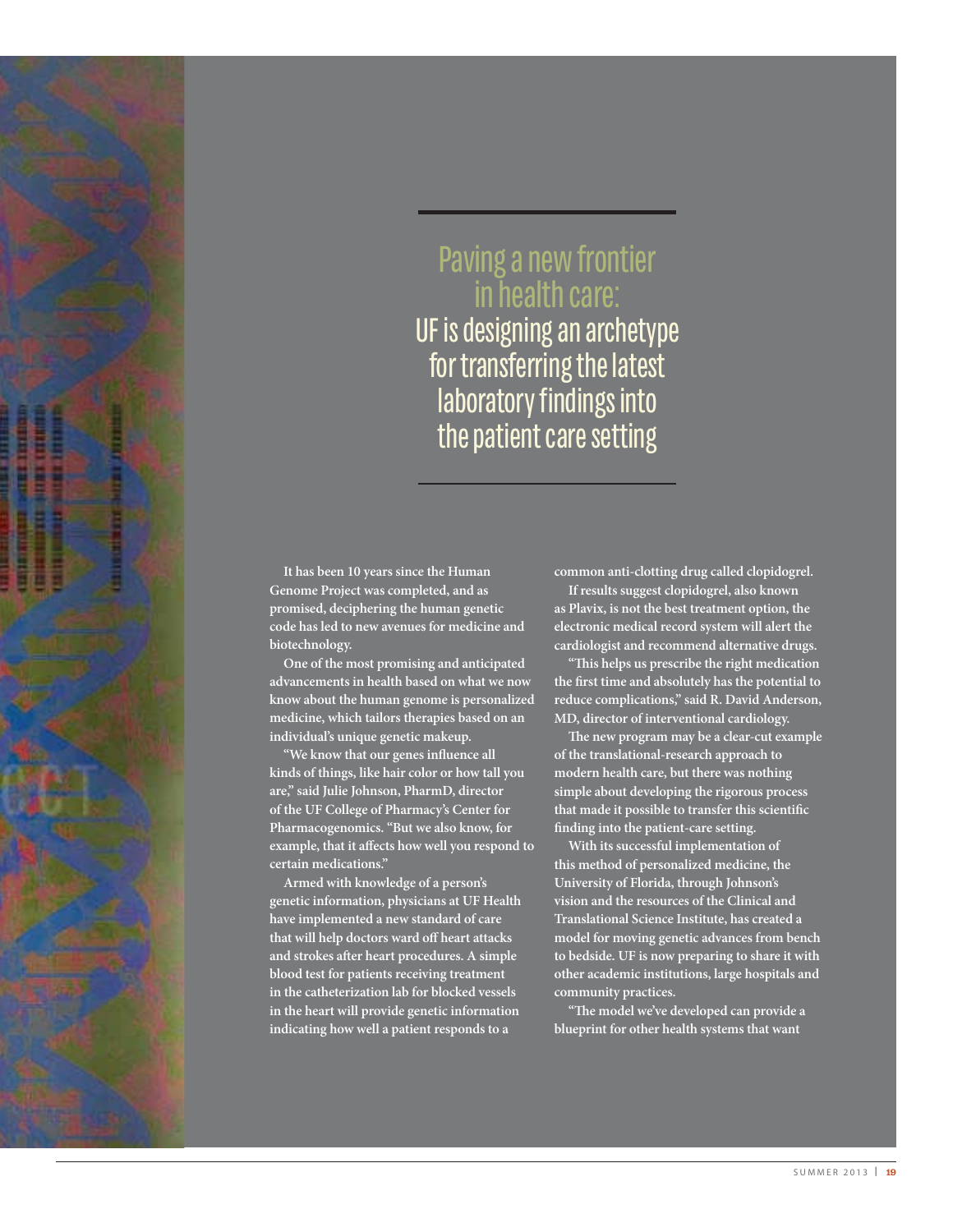

"We're excited to be one of the first places in the state to use genetic information to guide treatment decisions ..."

 $-$  Julie Johnson, PharmD

**to use evidence-based genetic information to improve patient care," said David R. Nelson, MD, director of the UF CTSI. "This is a major step toward being able to translate more than a decade of ground-breaking genomic research into better health."**

**Nelson added that while the personalized medicine program launched in the UF cardiac catheterization laboratory involves pharmacogenetics, its delivery system could be applied to a variety of genetic discoveries and for a wide range of clinical settings, placing UF and the state at the forefront of implementation science.**

**"UF Health was the perfect testing ground for understanding how to execute the program and get it to work," Nelson said. "Now we can offer that technology out to the state. And that is a fundamental mission of the CTSI — to build infrastructures for implementing research findings throughout health care systems and community hospitals in Florida."**

#### **Building the model**

**Led by the CTSI and funded by grants from the National Center for Advancing Translational Sciences and the National Institute of General Medical Sciences, the Personalized Medicine Program assembled**  **a multidisciplinary team that includes researchers, physicians, information technology experts, laboratory medicine personnel and hospital administrators. Under Johnson's leadership, a team of more than 50 faculty members and staff developed not only the infrastructure required to generate electronic medical record alerts, but also the process for determining when there is enough evidence to act on genetic findings in the clinical setting.** 

**"We're excited to be one of the first places in the state to use genetic information to guide treatment decisions," Johnson said, "and we've progressed to the point that we will expand our program at UF and begin our outreach across the state."**

**Johnson's team recently was awarded additional funding from the National Human Genome Research Institute to take the Personalized Medicine Program to the next phase. They plan to expand the number of patients who receive genetic screening within UF Health and broaden the medications examined, including 6-mercaptopurine and azathioprine, drugs used to treat children with acute lymphoblastic leukemia and adult and pediatric gastroenterology patients.**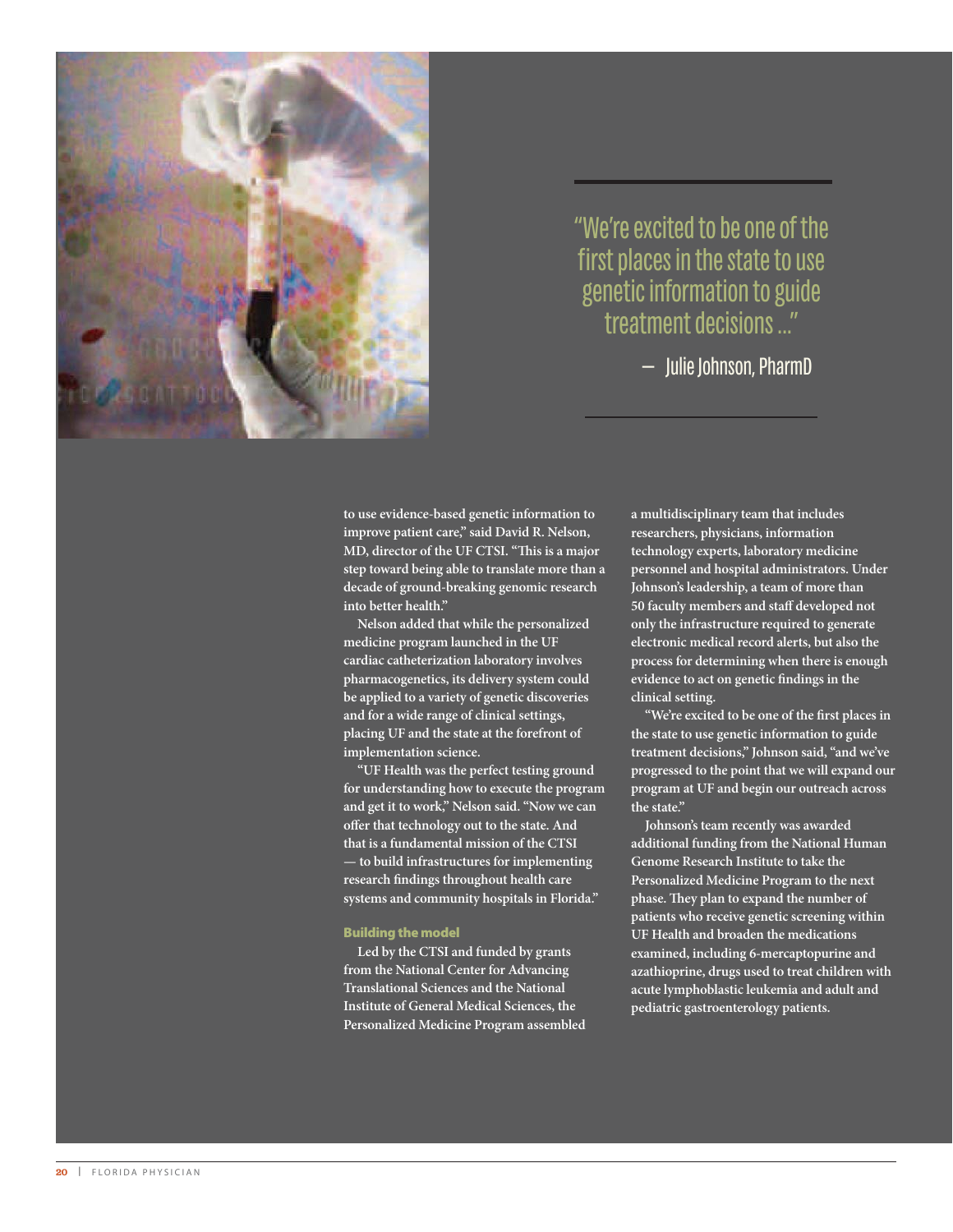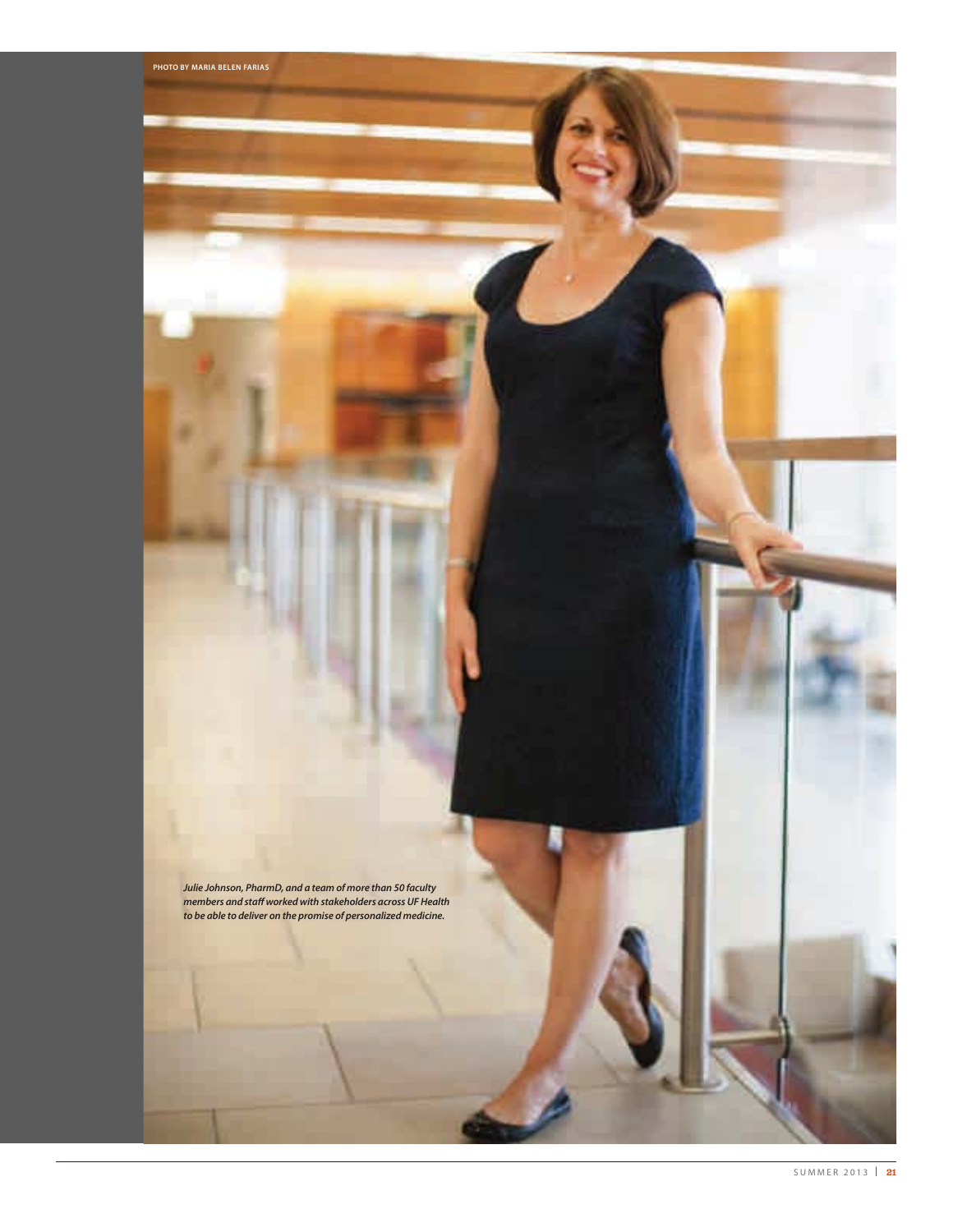"A lot of people had to come together to get something that seems as simple as 'you've got a piece of your gene that impacts a drug prescription and will influence your outcome." - David R. Nelson, MD

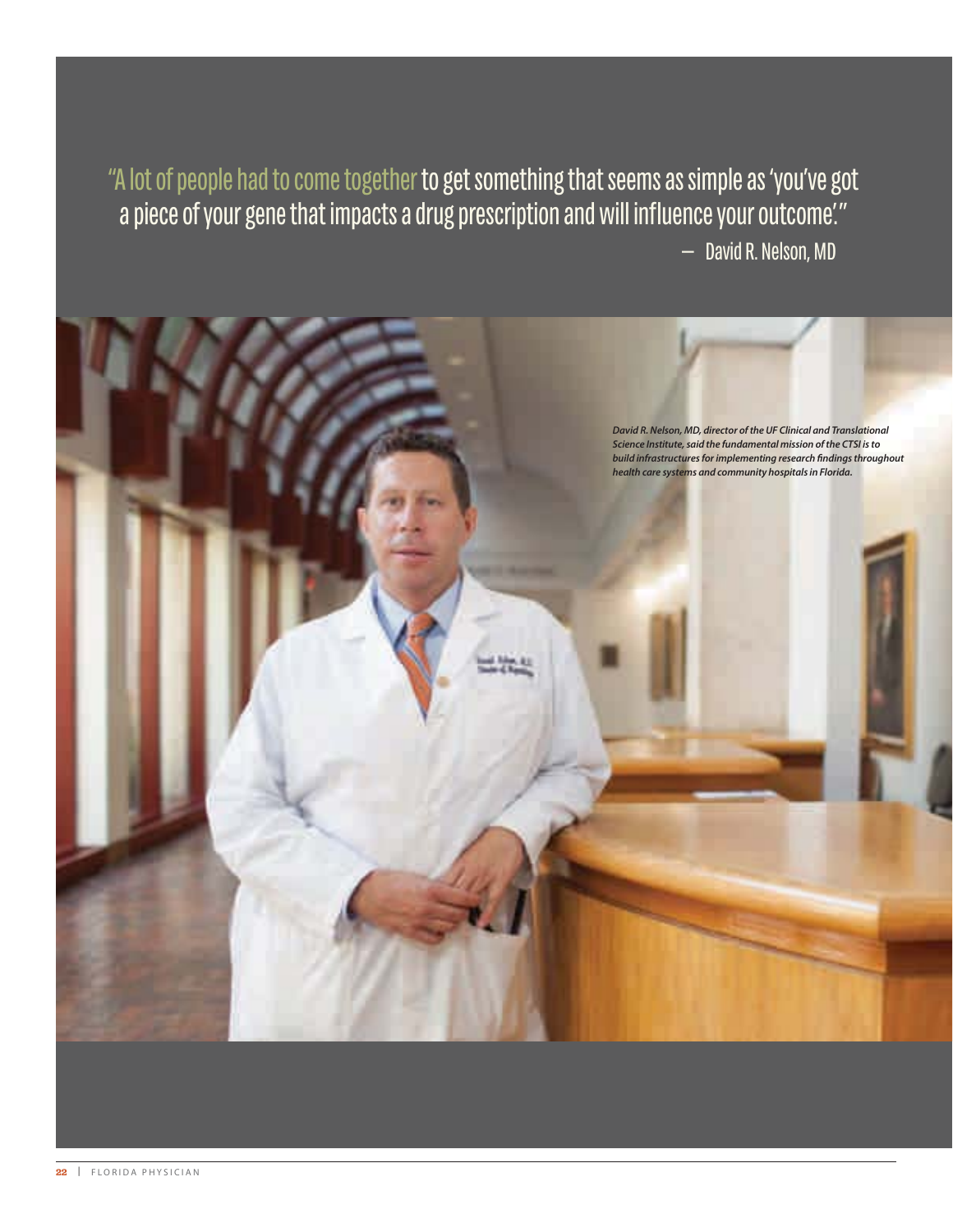

**"All the genotype testing will be done here at UF PathLabs (Pathology Laboratories)," Johnson explained. "By doing it in-house, we can provide faster turnaround, more support and better interpretations. It makes the whole process easier for the physician who is learning to integrate this information into their patient's treatment. "**

#### **Future of health care**

**As part of its implementation, the Personalized Medicine Program also is inviting patients to participate in a research study that allows UF to store additional genetic information in a secure data repository for future use in clinical care and research. Only patients who consent to participate in the research component will have additional genetic information stored.**

**"We're building information that will help guide a patient's drug therapy over the long term," Johnson said. "The thinking is that this is the future of health care — that eventually every person will have a lot of their genetic data available in their health care record, and the health system will figure out what pieces of those data are reasonable to use clinically.**

**"That's why we've built this program the way we did," she added. "We are figuring out the logistics to make all of that work."**

**In addition to broadening the use of personalized medicine at UF Health, the program's proposed expansion would share lessons learned with the Orlando Health network of hospitals, helping implement the clopidogrel program at two of its cardiology practices. Nelson added that they envision expanding it even further, eventually working with the Florida State University College of Medicine and its network of community-based physician practices.**

**Nelson explained that UF Health can serve the NIH well in its goal of fostering new approaches for how scientific discoveries are translated into medical practice. Wayne Jenkins, MD, MPH, president of Orlando Health Physician Partners agrees.**

**"The Personalized Medicine Program at the University of Florida represents a transformative initiative in health care for the people of Florida," said Jenkins, also senior vice president of Orlando Health. "We strongly believe that genomic medicine is part of the future of medical care in the community, and we are pleased to partner with UF to help build our own capacity to strengthen its clinical and translational application."**

**A key component to the success of the personalized medicine implementation was aligning the stakeholders within the academic health center.**

**"A lot of people had to come together to get something that seems as simple as 'you've got a piece of your gene that impacts a drug prescription and will influence your outcome,'" Nelson said. "Just getting that information into the health record, having the health system recognize that there are data there that can impact a decision, creating an educational program for the practitioners and then a monitoring program was anything but simple, and it required buy-in from every corner of UF Health.**

**"But thanks to our receptive leadership and a cultural shift that embraces translational research within the hospital, we figured out how to do it," he said.** 

**The project represents a measured, stepwise approach, and it must demonstrate value in improved health and reduced costs if personalized medicine is to be fully embraced and reimbursed, according to David S. Guzick, MD, PhD, UF senior vice president for health affairs and president of UF Health.**

**"Our patients are at the center of everything we do," Guzick said. "This new capability is an extraordinary example of what happens when our health system and researchers work together to harness the latest medical knowledge and technology. A sometimes invisible connection like this, between a discovery of an investigator and its impact on our patients, is what moves medicine forward at UF Health."**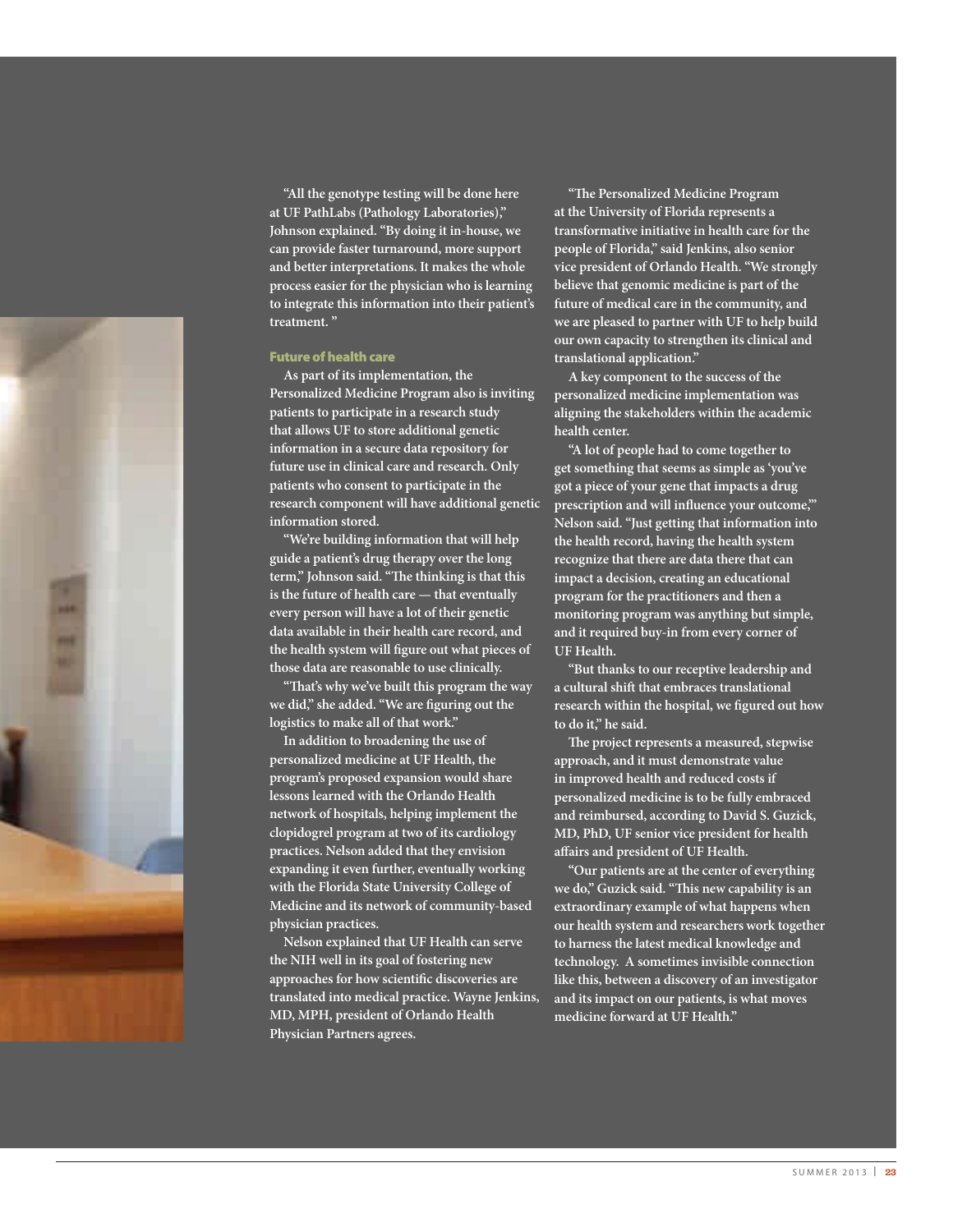## HAVING A +HEALTHY IMPACT

In 2009, the UF Clinical and Translational Science Institute received a Clinical and Translational Science Award of close to \$26 million from the National Institutes of Health to help speed discoveries to Floridians. The progress made in UF's Personalized Medicine Program is a direct offshoot of that award and its intended mission of enhancing medical care and health throughout the state, said institute director David R. Nelson, MD.

"As one of only two CTSA institutions in the third-largest state in the country, it is important for us to figure out a way to get evidencebased science into health care settings — and that includes the entire spectrum of medical discovery, not only genomic medicine," Nelson said.

In collaboration with Florida State University, the institute created Health IMPACTS for Florida, which engages a large number of physicians in practices across the state in clinical research projects. Participating physicians will use the knowledge gained to improve health in their communities.

For its first two research projects, Health IMPACTS has been working with a network of primary care practices affiliated with UF and the FSU College of Medicine to assess and monitor mild traumatic brain injury and health risk behaviors among youth in the state.

UF and FSU jointly received a \$600,000 grant from the state in 2010 to launch Health IMPACTS, an acronym that stands for "integrating medical practice and communitybased translational science." An NIH grant of \$472,675 to the UF CTSI followed about six months later.

The mild traumatic brain injury study provides participating practices with the latest training and screening tools for assessment and treatment of concussions. The second Health IMPACTS pilot study uses iPads to survey youth about health risks and refer them to resources in their own communities. In addition, Health IMPACTS makes available locally based research coordinators to help practices get the studies up and running.

Elizabeth Shenkman, PhD, chair of the department of health outcomes and policy and co-director of the CTSI's Implementation Science Program, is leading the effort to put the Health IMPACTS infrastructure in place.

Health IMPACTS was established to provide a variety of settings in which to carry out the studies, Shenkman explained.

"A big part of our work is making sure that research conducted in academic settings will translate into a wider range of clinical and health care settings in the community," she said. "We hope to create a strong communitybased infrastructure so when other faculty see opportunities to translate research findings into community practices they don't have to spend months and years developing the